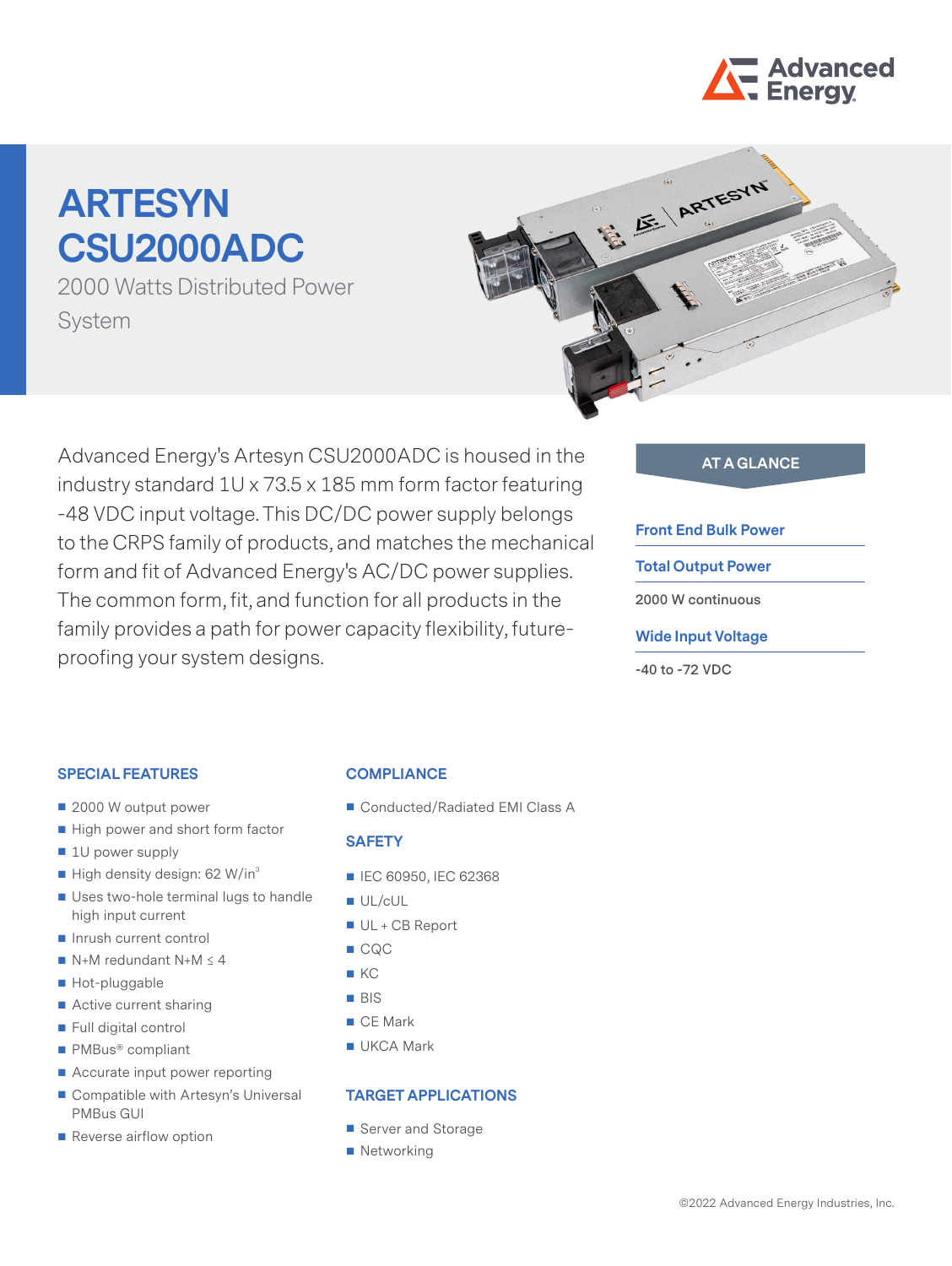# **CSU2000ADC**

#### **ELECTRICAL SPECIFICATIONS**

| Input                                         |                                     |                             |            |                   |            |            |  |  |
|-----------------------------------------------|-------------------------------------|-----------------------------|------------|-------------------|------------|------------|--|--|
| Input range                                   | -40 to -72 VDC                      |                             |            |                   |            |            |  |  |
| Efficiency                                    | 94% peak                            |                             |            |                   |            |            |  |  |
| Max input current                             | 65 A at -40 VDC input               |                             |            |                   |            |            |  |  |
| Inrush current                                |                                     | ETSI 300 132-2 Annex C      |            |                   |            |            |  |  |
| Conducted EMI                                 | Class A                             |                             |            |                   |            |            |  |  |
| Radiated EMI                                  | Class A                             |                             |            |                   |            |            |  |  |
| Hold-up time                                  |                                     | 2.4 ms minimum at full load |            |                   |            |            |  |  |
| Output                                        |                                     |                             |            |                   |            |            |  |  |
|                                               | Main DC Output                      |                             |            | Standby DC Output |            |            |  |  |
|                                               | <b>MIN</b>                          | <b>NOM</b>                  | <b>MAX</b> | <b>MIN</b>        | <b>NOM</b> | <b>MAX</b> |  |  |
| Nominal setting<br>(12 V / 1 A, 12 Vsb / 0 A) | 11.8 V                              | 12.2 V                      | 12.6 V     | 11.4 V            | 12.0 V     | 12.6 V     |  |  |
| Total output regulation range                 | 11.6 V                              |                             | 12.8 V     | 11.4 V            |            | 12.6 V     |  |  |
| Dynamic load regulation range <sup>1</sup>    | 11.6 V                              |                             | 12.8 V     | 11.4 V            |            | 12.6 V     |  |  |
| Output ripple                                 |                                     |                             | 120 mV     |                   |            | 120 mV     |  |  |
| Output current                                | 1 A                                 |                             | 163.9 A    | 0 A               |            | 3.5 A      |  |  |
| Current sharing                               | Within $\pm 6\%$ @ full load rating |                             | N/A        |                   |            |            |  |  |
| Capacitive loading                            | 2000 µF                             |                             | 50000 µF   | $47 \mu F$        |            | 3100 µF    |  |  |
| Start-up from AC to output                    |                                     |                             | 3000 ms    |                   |            | 1500 ms    |  |  |

Note 1 - Dymanic load step for main output: 60% rated load step, 0.5 A/µs slew rate; 2000 µF / 1 A min Dymanic load step for standby output: 50% rated load step, 0.5 A/µs slew rate; 100 µF



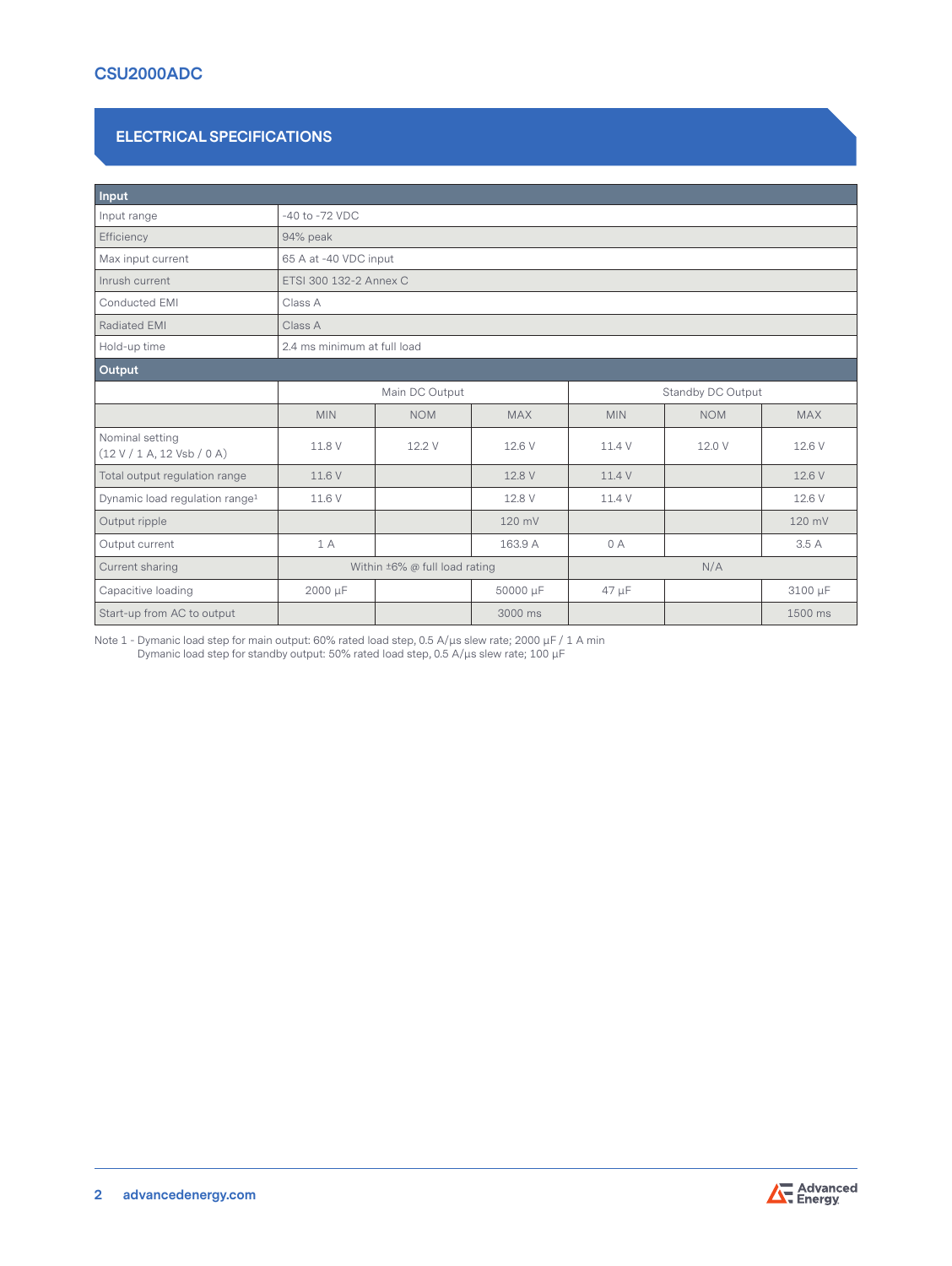#### **ELECTRICAL SPECIFICATIONS (CONTINUED)**

| <b>Protections (Main Output)</b>                                                                                          |            |            |                  |                  |               |         |  |
|---------------------------------------------------------------------------------------------------------------------------|------------|------------|------------------|------------------|---------------|---------|--|
|                                                                                                                           | <b>MIN</b> | <b>NOM</b> | <b>MAX</b>       | Units            |               | Comment |  |
| Peak current                                                                                                              |            |            | 264              | $\overline{A}$   |               |         |  |
| Output OCP                                                                                                                | 261        |            | 267              | A                |               |         |  |
| Output OVP                                                                                                                | 13.3       |            | 14.5             | $\vee$           | Latch         |         |  |
| Overtemperature protection                                                                                                |            | <b>Yes</b> |                  |                  |               |         |  |
| Fan fault protection                                                                                                      |            | Yes        |                  |                  |               |         |  |
| <b>Standby Output</b>                                                                                                     |            |            |                  |                  |               |         |  |
| Output OCP                                                                                                                | 4.0        |            | 5.0              | $\forall$        |               |         |  |
| Output OVP                                                                                                                | 13.3       |            | 14.5             | $\vee$           |               |         |  |
| <b>LED Indicators</b>                                                                                                     |            |            |                  |                  |               |         |  |
| Power Supply Condition                                                                                                    |            |            |                  | <b>LED</b> State |               |         |  |
| Normal work                                                                                                               |            |            |                  | Green            |               |         |  |
| No DC input power to all power supplies                                                                                   |            |            |                  | Off              |               |         |  |
| DC input present / Only 12 Vsb on (PS off) or PS in CR state                                                              |            |            |                  | 1 Hz Blink Green |               |         |  |
| DC input cord unplugged; with a second power supply in parallel still with DC input<br>power                              |            |            |                  | Amber            |               |         |  |
| Power supply warning events where the power supply continues to operate; high temp,<br>high power, high current, slow fan |            |            | 1 Hz Blink Amber |                  |               |         |  |
| Power supply critical event causing a shutdown; failure, OCP, OVP, fan fail                                               |            |            |                  | Amber            |               |         |  |
| <b>Firmware Reporting And Monitoring</b>                                                                                  |            |            |                  |                  |               |         |  |
|                                                                                                                           |            |            | Accuracy Range   |                  |               |         |  |
| Output loading                                                                                                            |            |            | 2% to 7.5%       | > 7.5% to 15%    | > 15% to 100% |         |  |
| READ_PIN and READ_EIN                                                                                                     |            |            | ±10 W            | ±10 W            | ±2%           |         |  |
| READ_IOUT                                                                                                                 |            |            |                  | ±1A              | ±5%           | ±2%     |  |
| READ_TEMPERATURE                                                                                                          |            |            | ±3°C             |                  |               |         |  |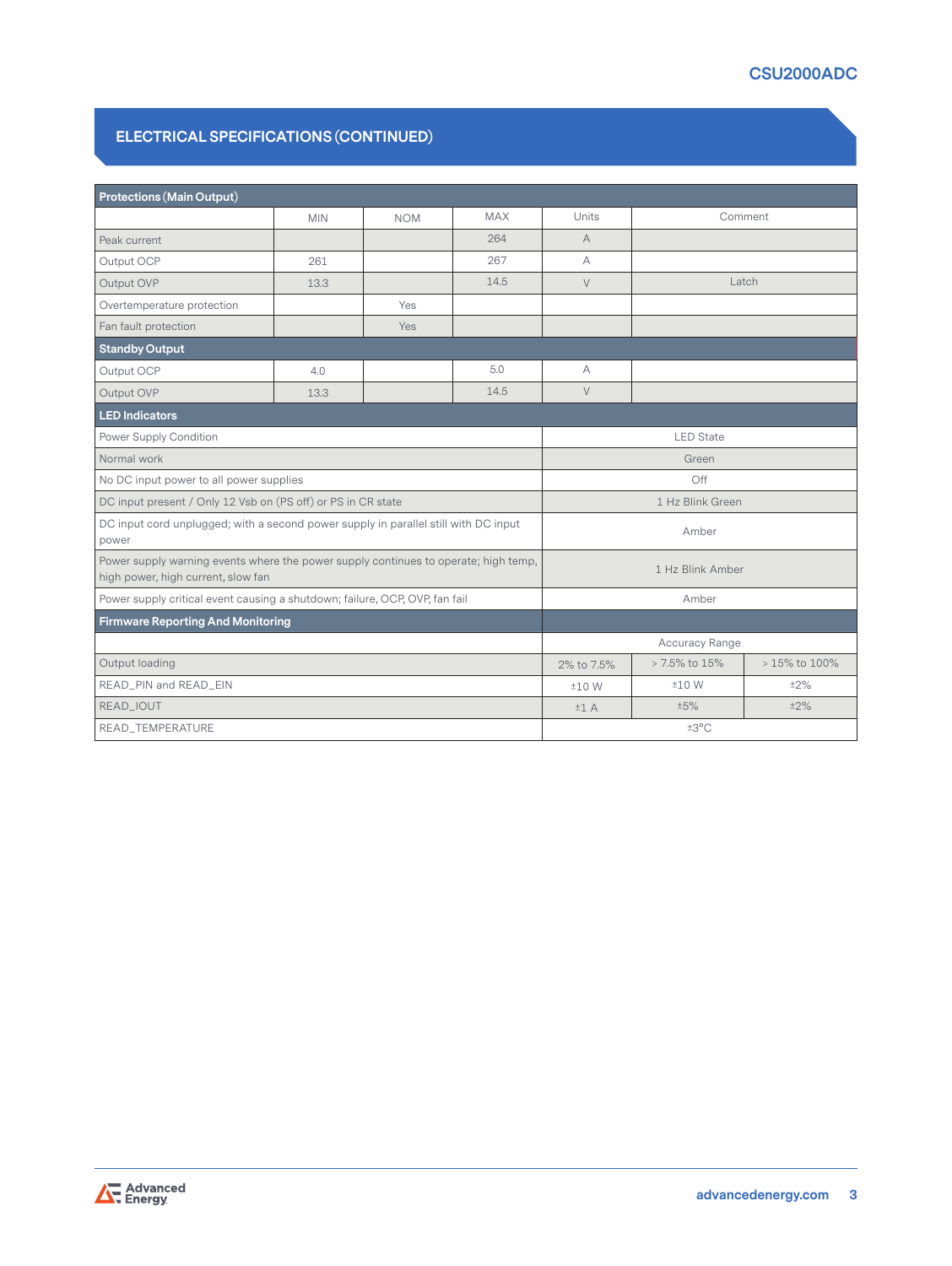# **CSU2000ADC**

#### **TIMING SPECIFICATIONS**

| <b>ITEM</b>                 | <b>DESCRIPTION</b>                                                                                                                                                                                                                                | <b>MIN</b>   | <b>MAX</b>     | <b>UNITS</b> |
|-----------------------------|---------------------------------------------------------------------------------------------------------------------------------------------------------------------------------------------------------------------------------------------------|--------------|----------------|--------------|
| $T_{\text{vout\_rise}}$     | Output voltage rise time for 12 V and 12 Vsb from 10% to within regulation limits. The<br>default rise time shall be 25 ms.                                                                                                                       | 10           | 70             | ms           |
| dV/dt (new)                 | Output voltage dv/dt at any point of the voltage slow start when PSU is powered ON.<br>Applies to both 12 V and 12 Vsb.                                                                                                                           |              | 0.5            | V/msec       |
| $T_{\rm off\ [latch]}$      | This is the time the PSU must stay off when being powered off with loss of DC input.<br>Both outputs must meet this off time; 1) whenever PWOK is de-asserted for the 12 V<br>output; 2) whenever the 12 Vsb output drops below regulation limits | 500          |                | ms           |
| I <sub>sb_on_delay</sub>    | Delay from DC being applied to 12 Vsb being within regulation<br>*1500 ms for first time startup; 2500 ms for restart cycles                                                                                                                      |              | 1500<br>2500   | ms           |
| T <sub>vin_good_high</sub>  | Delay from input being applied to VIN_GOOD assertion                                                                                                                                                                                              |              | 1800           | ms           |
| $T_{ac\_on\_delay}$         | Delay from DC being applied to all output voltages being within regulation                                                                                                                                                                        |              | 3000           | ms           |
| T <sub>vout_holdup</sub>    | Time 12 V output voltage stay within regulation after loss of DC                                                                                                                                                                                  | 2.4          |                | ms           |
| T <sub>pwok_holdup</sub>    | Delay from loss of DC to de-assertion of PWOK                                                                                                                                                                                                     | $\mathbf{1}$ |                | ms           |
| $I_{\text{vin\_good\_low}}$ | Delay from loss of DC to de-assertion of VIN_GOOD                                                                                                                                                                                                 |              | $\overline{2}$ | ms           |
| pson_off_delay              | Delay from PSON# de-asserted to power supply turning off                                                                                                                                                                                          |              | 5              | ms           |
| T <sub>pson_on_delay</sub>  | Delay from PSON# active to output voltages within regulation limits                                                                                                                                                                               | 5            | 400            | ms           |
| pson_pwok                   | Delay from PSON# deactivate to PWOK being de-asserted                                                                                                                                                                                             |              | 5              | ms           |
| $T_{\sf p wok\_on}$         | Delay from output voltages within regulation limits to PWOK asserted at turn on                                                                                                                                                                   | 100          | 500            | ms           |
| T <sub>pwok_off</sub>       | Delay from PWOK de-asserted to output voltages dropping out of regulation limits                                                                                                                                                                  | $\mathbf{1}$ |                | ms           |
| I <sub>pwok_low</sub>       | Duration of PWOK being in the de-asserted state during an off/on cycle using DC or<br>the PSON signal                                                                                                                                             | 100          |                | ms           |
| $T_{sb\_vout}$              | Delay from 12 Vsb being in regulation to O/Ps being in regulation at DC turn on                                                                                                                                                                   | 50           | 1500           | ms           |
| T <sub>12VSB_holdup</sub>   | Time the 12 Vsb output voltage stays within regulation after loss of DC<br>*measured at 70% load, with the standby output loaded at 1.75A                                                                                                         | 50           |                | ms           |

# **TIMING DIAGRAM**



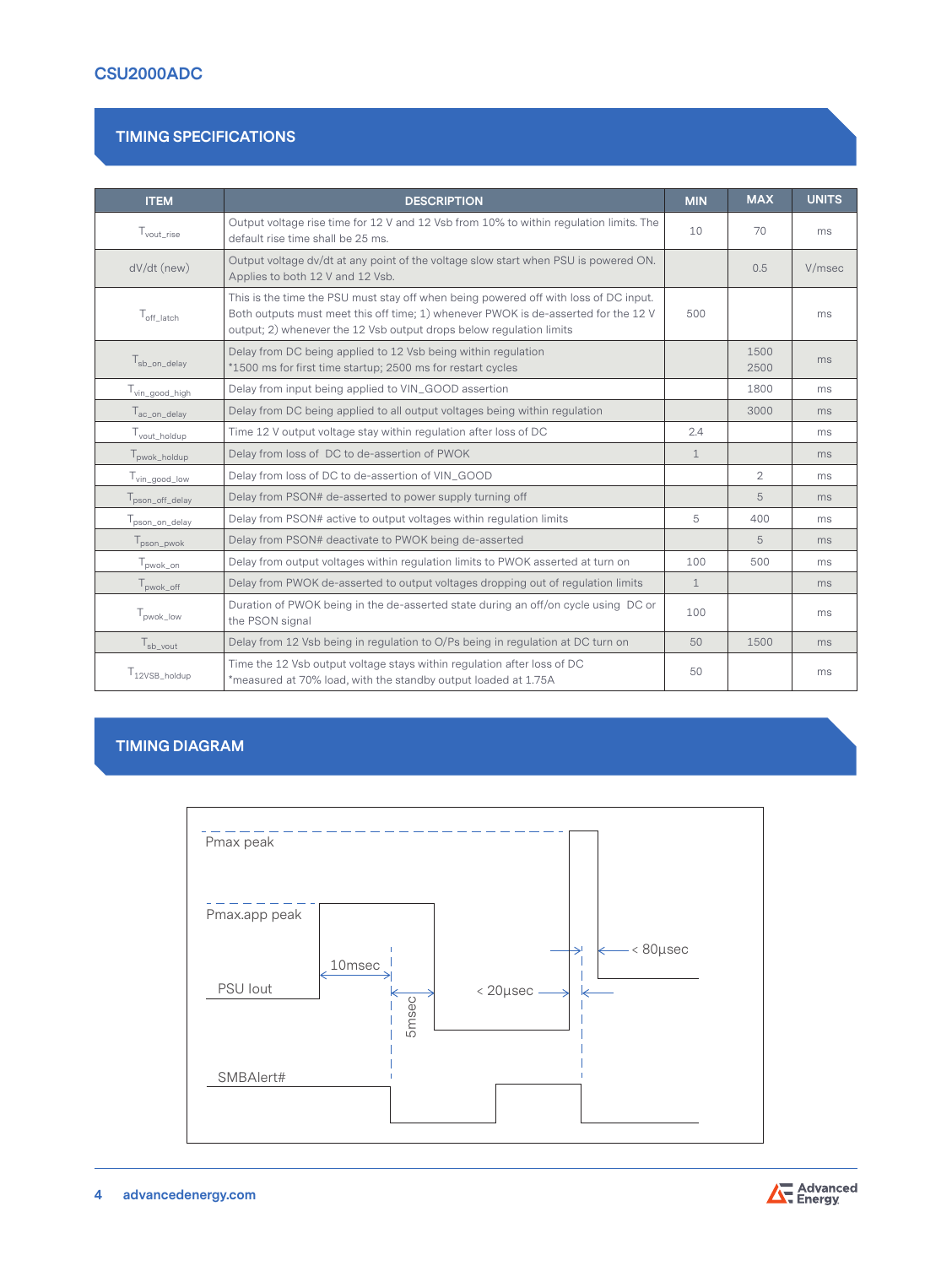# **CSU2000ADC**

#### **ENVIRONMENTAL SPECIFICATIONS**

| Operating temperature  | 0 to 55°C at full load<br>Allowable operating temperature of 65°C at 60% load      |
|------------------------|------------------------------------------------------------------------------------|
| Operating altitude     | up to 5000 m                                                                       |
| Operating humidity     | +5% to +95%, non-condensing                                                        |
| Storage temperature    | -40°C to +70°C, non-condensing                                                     |
| Storage humidity       | +5% to +95%, non-condensing                                                        |
| Non-operating altitude | up to 10,000 meters                                                                |
| Vibration and shock    | Standard operating/non-operating random shock and vibration                        |
| RoHS compliance        | <b>Yes</b>                                                                         |
| <b>MTBF</b>            | 250,000 hours per Telcordia Issue 2, Method 1, Case 3 at 25°C ambient at full load |

# **MECHANICAL OUTLINE**





Unit: mm

Advanced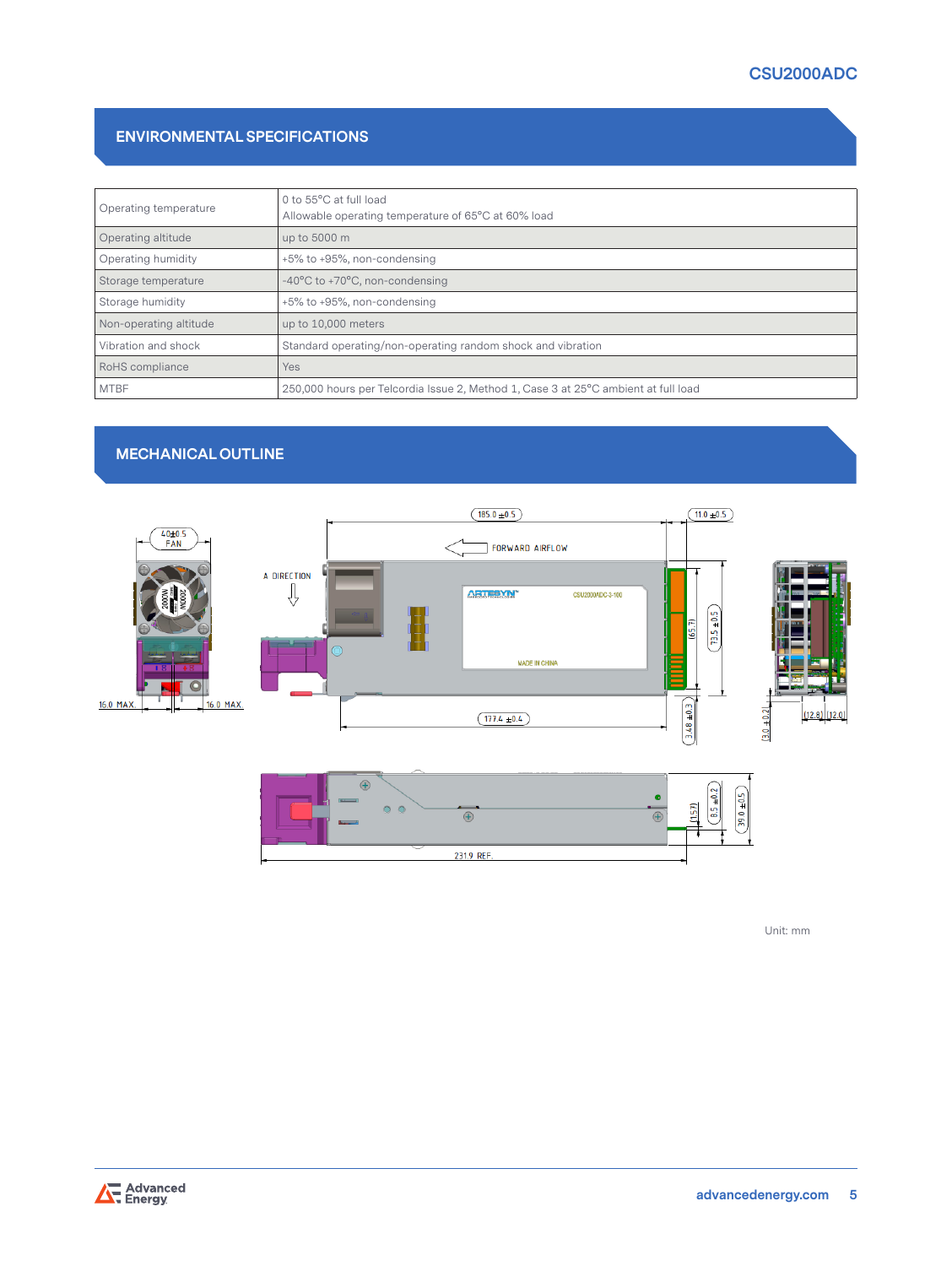

## **CONNECTOR DEFINITIONS**

| Output connector part number | Card-edge                                                                                        |
|------------------------------|--------------------------------------------------------------------------------------------------|
| Mating connector part number | 2x25 pin configuration of the FCI power card connector 10035388-102LF or any approved equivalent |

| Pin            | <b>Name</b>       | Pin            | <b>Name</b>         |
|----------------|-------------------|----------------|---------------------|
| A1             | GND               | <b>B1</b>      | GND                 |
| A2             | GND               | <b>B2</b>      | <b>GND</b>          |
| A3             | GND               | B3             | GND                 |
| A4             | GND               | <b>B4</b>      | <b>GND</b>          |
| A <sub>5</sub> | GND               | <b>B5</b>      | GND                 |
| A <sub>6</sub> | <b>GND</b>        | <b>B6</b>      | <b>GND</b>          |
| A7             | <b>GND</b>        | <b>B7</b>      | GND                 |
| A <sub>8</sub> | GND               | B <sub>8</sub> | <b>GND</b>          |
| A9             | GND               | B <sub>9</sub> | GND                 |
| A10            | $+12V$            | <b>B10</b>     | $+12V$              |
| A11            | $+12V$            | <b>B11</b>     | $+12V$              |
| A12            | $+12V$            | <b>B12</b>     | $+12V$              |
| A13            | $+12V$            | <b>B13</b>     | $+12V$              |
| A14            | $+12V$            | <b>B14</b>     | $+12V$              |
| A15            | $+12V$            | <b>B15</b>     | $+12V$              |
| A16            | $+12V$            | <b>B16</b>     | $+12V$              |
| A17            | $+12V$            | <b>B17</b>     | $+12V$              |
| A18            | $+12V$            | <b>B18</b>     | $+12V$              |
| A19            | PMBus SDA         | <b>B19</b>     | A0 (SMBus address)  |
| A20            | PMBus SCL         | <b>B20</b>     | A1 (SMBus address)  |
| A21            | <b>PSON</b>       | <b>B21</b>     | 12Vsb               |
| A22            | SMBAlert#         | <b>B22</b>     | Cold Redundancy Bus |
| A23            | Return Sense      | <b>B23</b>     | 12V load share bus  |
| A24            | +12V remote Sense | <b>B24</b>     | <b>GND</b>          |
| A25            | <b>PWOK</b>       | <b>B25</b>     | VIN_GOOD            |

# **ORDERING INFORMATION**

| Model number                 | <b>Airflow</b> | <b>Nominal Output</b><br>Voltage | <b>Regulation</b><br><b>Band</b> | <b>Minimum</b><br>Current | <b>Maximum</b><br>Current | Output<br>Ripple P/P | <b>Standby</b> |
|------------------------------|----------------|----------------------------------|----------------------------------|---------------------------|---------------------------|----------------------|----------------|
| CSU2000ADC-3-100             | Normal fan     | 12.2 Vdc                         | 11.8 - 12.6 Vdc                  | 1 A                       | 163.9 A                   | 120 mV               | 12.0 V @ 3.5 A |
| CSU2000ADC-3-101 Reverse fan |                | 12.2 Vdc                         | $11.8 - 12.6$ Vdc                | 1 A                       | 163.9 A                   | $120$ mV             | 12.0 V @ 3.5 A |